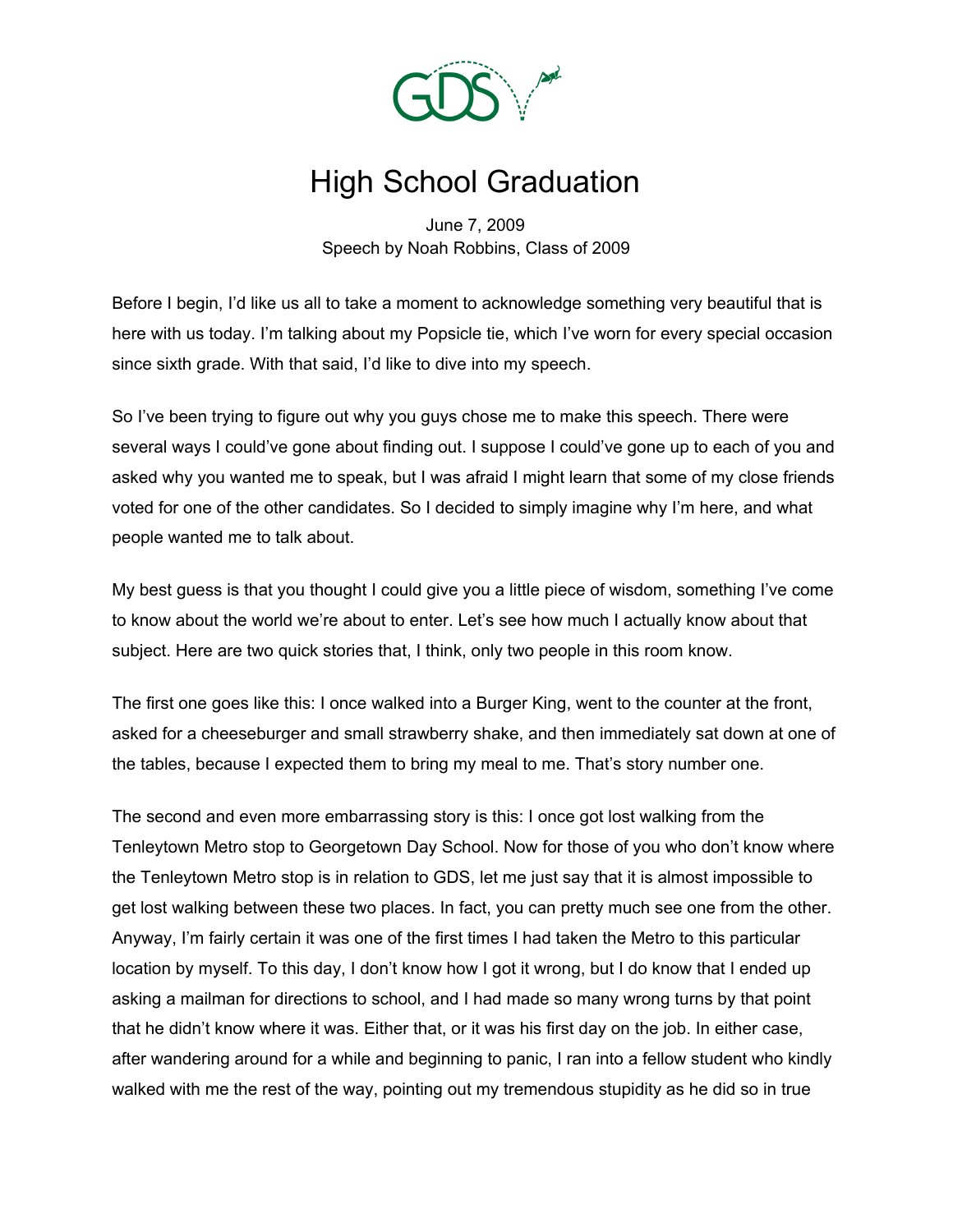## GDS fashion. That's story number two.

Now, you might be asking yourself why I decided to tell these stories, since they don't seem to be relevant to graduation in any way, shape, or form. The reason is that I want all of you to know, right off the bat, that I know absolutely nothing about living in the real world. And this is somewhat problematic, seeing as how it's the job of a graduation speaker to talk about how high school has prepared us to go out into the real world with confidence and, more importantly, competence. How am I supposed to talk about this momentous event, when the only knowledge about the real world that I have at my disposal is 400 episodes worth of MTV's The Real World, a show that, I'm told, is a better depiction of college life than the real world?

Now as I understand it, there are a few differences between GDS and the world out there. One, in the real world, there are more than just three or four, open, non-closeted Republicans. Two, in the real world, if someone is offended by a show like, say, The Producers, they simply don't see it. Three, unfortunately, the next time we royally fail a written exam, we won't feel compelled to stick it on a wall and flaunt it proudly. And last, and I know this because my father is a lawyer, the only time you will ever have to do involuntary community service in the real world is if you get convicted of a felony or misdemeanor.

But, in all seriousness, we would be kidding ourselves if we were to say that we have any idea what we're getting ourselves into. We've all been raised on reality television, and sure, shows like Flavor of Love will indeed come in handy when we find ourselves inevitably chasing after a former rapper's heart (it clearly came in handy for one GDS alum), but the truth is, we don't really know what reality is. And so we're left with one question. Has high school truly prepared us for what's out there? The answer is definitely, no, absolutely not. But that's okay. Precisely because we have hardly any direct experience with the real world, we can change it.

For instance, when I had no idea how to get to GDS from the Metro, I kept thinking, "If only these street signs weren't so confusing. How can it be a river and a road?" When I made the mistake of waiting for the Burger King staff to serve me my meal, I thought, "Well, they should've made the process a bit clearer. Perhaps some instructions on meal-ordering etiquette taped to the wall would've done the trick." I wanted to change the real world, because I had no idea what was going on. And for us, though I'm sure none of you would make the same mistakes as me, we'll all want to change the world as it is, because we will be so confused. As we've seen in this